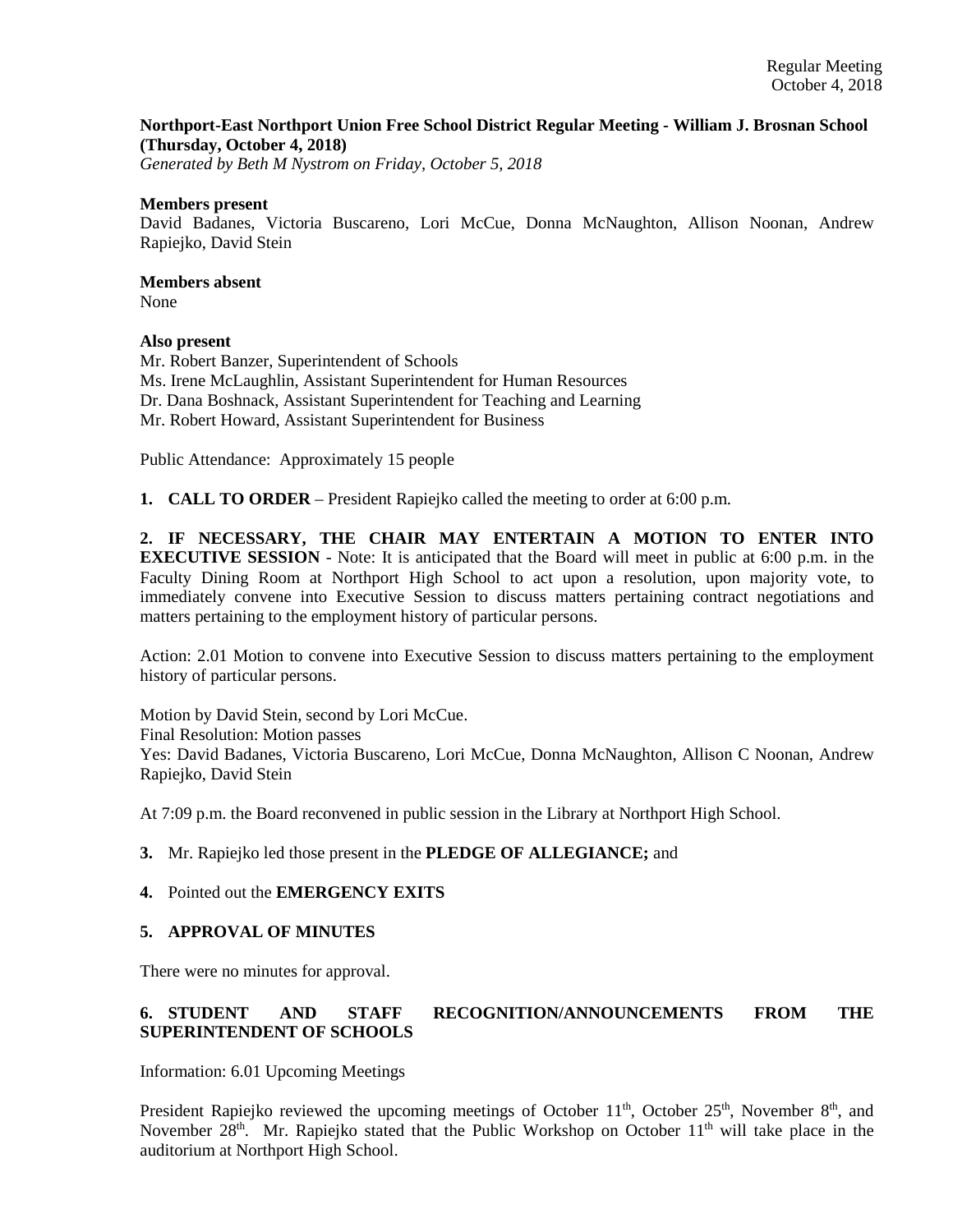**7. COMMUNICATIONS** - Please Note: This is the opportunity for persons who had written letters to the Board to speak to the Board regarding the issues raised in their communications. Speakers are asked to keep their comments brief, and to speak no longer than 5 minutes.

There were no communications requiring Board action.

**8. PUBLIC COMMENT/PARTICIPATION** - Please Note: Community members are invited to share their questions, comments, or concerns with the School Board. When speaking, citizens should state their name and address for the record and limit their presentation to 5 minutes. Where possible, the Board will answer factual questions immediately. A written response may be provided when information is not available. If a response would involve discussion of Board Policy or decisions which might be of interest to citizens not present at the meeting, the Board may place the item on a future meeting agenda.

Name Comment Patty Morrissey Ms. Morrissey stated she was a 2000 graduate of Northport High School and Former Student wanted to share an experience that she had as a student. Ms. Morrissey stated that when she was taking the bus to school and a boy on the bus started masturbating next to her. It happened the following year and she told her first period teacher and the administration who said it was her word against his. The student was on the football team and they started harassing her after she reported it. Ms. Morrissey stated the tragedy was the administration's response. She wanted to stand up for her 15 year old self and other 15 year old girls who are not taken seriously about sexual harassment. Ms. Morrissey stated that it has a lifelong impact.

Superintendent Banzer and stated that he was very sorry for what happened to her and that a lot has changed in the way administration handles sexual harassment. President Rapiejko also stated he was sorry for Ms. Morrissey's experience. Mr. Banzer stated that he would be happy to meet with Ms. Morrissey to discuss the District's protocol on sexual harassment.

# **9. SPECIAL REPORTS**

Ms. Marianne Van Duyne, C.P.A., Managing Partner of R.S. Abrams & Co., LLP presented the District's 2017-2018 External Audit. The District received an unmodified opinion on the June 30, 2018 financial statements which is the bet opinion you can get for a school district. There were no material weaknesses in the District's internal controls. A report on the District's internal control over financial reporting was issued that identified areas in which the District's internal controls could be improved including: Capital Assets, Extraclassroom Activities, and School Food Service Program. No material weaknesses were identified during the audit. Ms. Van Duyne reviewed the Fund Balance for Governmental Funds.

The total fund balance in the general fund decreased by \$1,122,167 due to planned utilization of reserves and excess fund balance offset by budgetary savings. The restricted net position in the general fund decreased by \$790,591 due to use of reserves of \$2,062,909 offset by funding of the reserves of \$1,213,025 and allocation of interest of \$59,293. The increase in the fund balance of the school food service fund of \$6,600 was due to a loss from operations of \$112,988 offset by a transfer from general fund of \$119,588. The decrease in the fund balance of the capital projects fund of \$8,972,655 was primarily due to capital outlay of \$11,456,780 offset by \$2,367,000 in transfers to the capital fund and \$117,125 in state aid for an EXCEL project for security upgrades.

Ms. Van Duyne stated that the continuation of the District's overall good financial health can be credited to: continued leadership of the District's Board and administration; improved curriculum and community support; investment in facilities; and strong fund balance position. The importance of financial health assists in the computation of the District's tax levy, cash flow, improves credit rating, reduces borrowing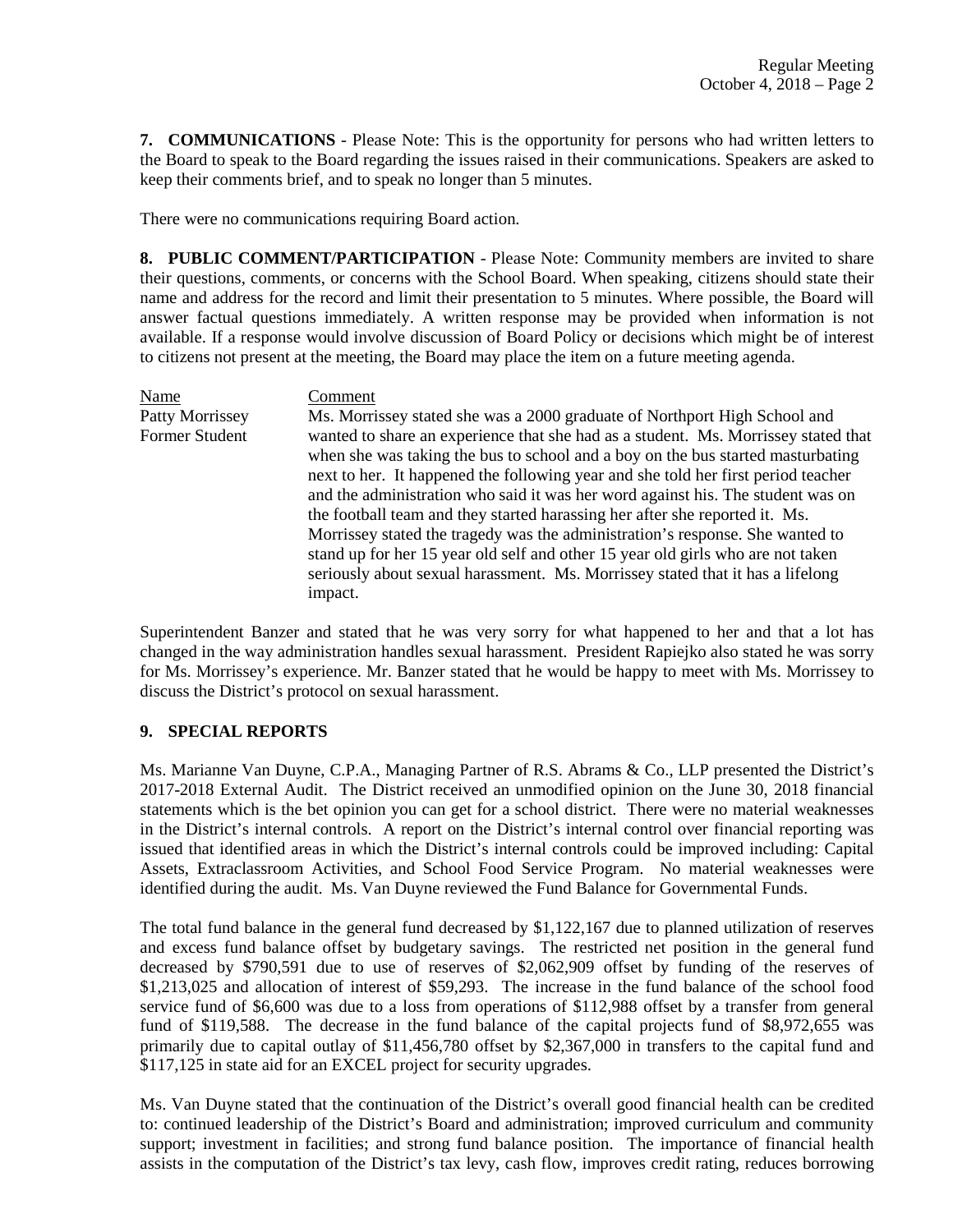and interest costs, funds unbudgeted contingent expenses, funds state aid shortfalls, and preserves existing programs and opportunities for the students.

The Board thanked Ms. Van Duyne for her very informative report.

Action: 9.01 Annual Report of the Independent Auditor Annual Report of the Independent Auditor, R.S. Abrams & Co., LLP, for the year ended June 30, 2018 - Ms. Marianne Van Duyne presenting

Recommendation to accept the Annual Report of the Independent Auditor, prepared by R.S. Abrams & Co., LLP, for the year ended June 30, 2018 - to be forwarded

Motion by Lori McCue, second by Donna McNaughton. Final Resolution: Motion Passes Yes: Victoria Buscareno, David Badanes, Lori McCue, Donna McNaughton, Allison C Noonan, Andrew Rapiejko, David Stein

Report: 9.02 Buildings and Grounds Initiatives

Mr. John Lackner, Superintendent of Buildings and Grounds, and Mr. John Moran, Chief Custodian, reviewed the Custodial, Maintenance and Grounds Projects that were completed during the summer of 2018.

Northport High School: Room S211 – old casework was removed, floor tile abated, new furniture, new ceiling tiles and repurposed grid, Resilient Wax used, and new electrical components installed. Dance studio – walls patched and primed, new color scheme, "In the Navy" accent wall. West tennis courts – courts patched and sealed, repainted, new color scheme. Gym – old banners and strips removed, walls patched and primed, new paint scheme, new banners hung. Choral Room – removal of old flooring, installation of LVT flooring, painting, new air conditioners. Lower S flooring – removal of wax buildup, honing of terrazzo floors, no need for stripper, 3m trizack system. School Store/Chrome Depot – repainting of woodwork, terrazzo honing, interior patch and repaint, new split air systems. Handball courts – new color scheme, patch and paint, introduction of standard athletic logo.

Ocean Avenue Elementary School: All Purpose Room – honing of terrazzo flooring, painting of old paneling, 3m trizack system.

Northport Middle School: Gym – patched and painted, painted basketball backboards and frames. Bathroom renovation – removal of old tile, removal of old fixtures, new flooring and wall tiles. N Wing Hallway – removal of damaged VCT, triple patched and repaired sub flooring, new VCT installed.

Various projects completed across the District including painting at Fifth Avenue classrooms, painting at Pulaski Road classrooms, painting H wing at High School, remodel of A-101, removal of overgrown greenery across district, development of warehouse pick system, and improved safety awareness. Mr. Lackner and Mr. Moran thanked Pete Werthner and the maintenance staff, Dan Heuman and the grounds staff, and Ocean Avenue, Dickinson Avenue, East Northport Middle School, Northport Middle School and Fifth Avenue staff for their assistance in cleaning up bond related construction projects.

New buildings and grounds initiatives include new automated soap dispensers and roll paper towel dispensers and using Greenguard Institute - Diversy Pilot program at 9 buildings, Health High Performance Cleaning standards, improves indoor air quality, microfiber mops, rags and color coded cleaning scheme. Northport Middle School is using the Orbio Pilot program, no VOC, color coded cleaning system.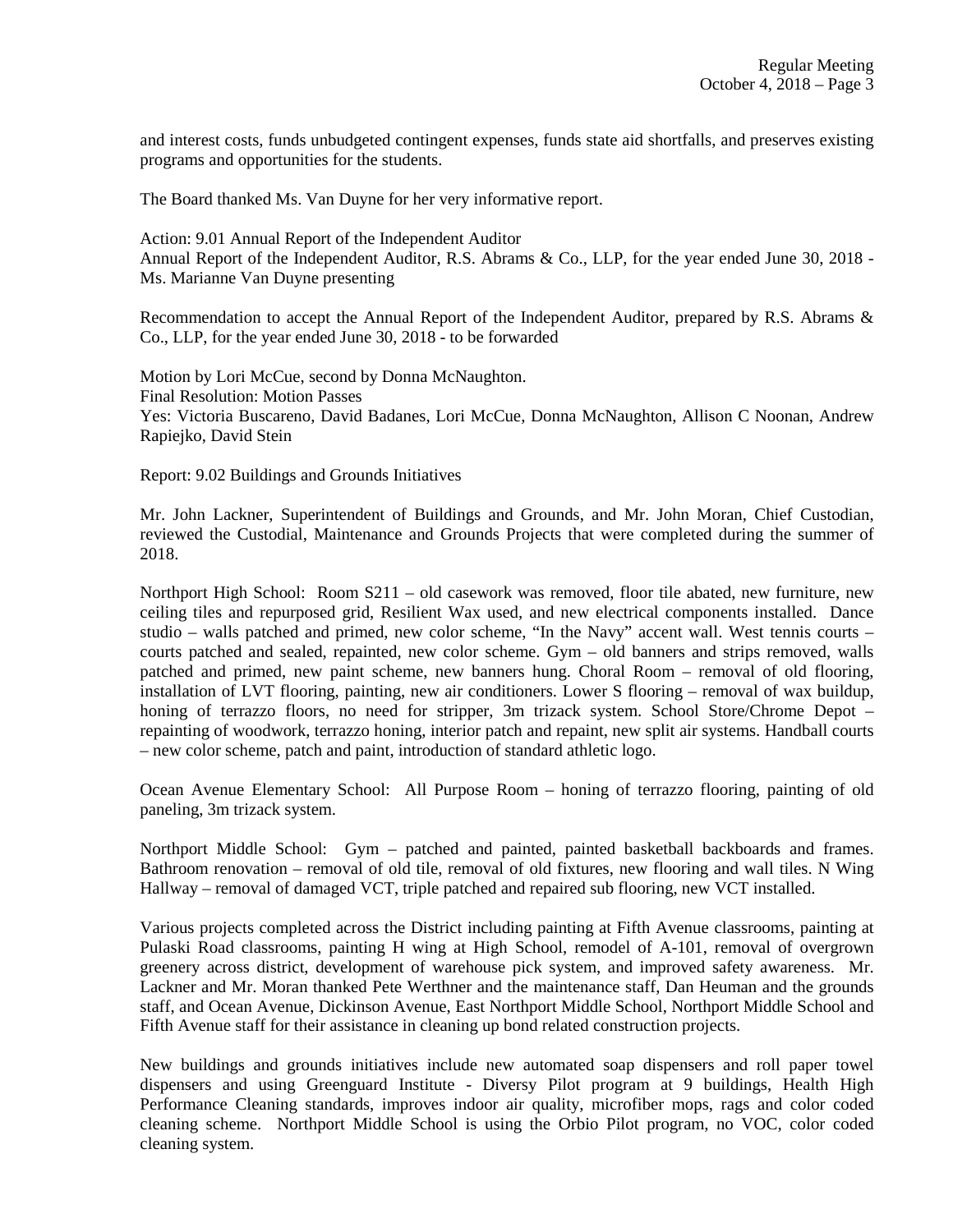Northport High School, Ocean Avenue Elementary School and Fifth Avenue Elementary School are using a ride on auto-scrubber which increases productivity and replaces hall mopping.

The Board thanked Mr. Lackner and Mr. Moran stating that the buildings and grounds look phenomenal.

## **10. SUPERINTENDENT'S REPORT, GENERAL - FOR BOARD ACTION**

Action: 10.01 Personnel Actions Report Recommendation to approve the attached Personnel Actions Report

President Rapiejko announced the retirements of Therese Hoschel, Senior Stenographer, and Claire Zar, Food Service Worker.

Motion by Donna McNaughton, second by Victoria Buscareno. Final Resolution: Motion Passes Yes: Victoria Buscareno, David Badanes, Lori McCue, Allison C Noonan, Andrew Rapiejko, David Stein Abstain: Donna McNaughton

Recommendation to approve the following resolution:

 "BE IT RESOLVED, that the Board of Education of the Northport-East Northport Union Free School District, having reviewed an Agreement involving a member of the instructional staff in executive session, hereby approves such Agreement and authorizes and directs the Superintendent of Schools to execute such Agreement on behalf of the Board of Education"

Motion by David Stein, second by Donna McNaughton. Motion Passes Yes: Victoria Buscareno, David Badanes, Lori McCue, Donna McNaughton, Allison C Noonan, Andrew Rapiejko, David Stein

Action: 10.02 Schedule J - Committee on Special Education Recommendation to approve Schedule J - Committee on Special Education

Motion by Donna McNaughton, second by Allison C Noonan. Final Resolution: Motion Passes Yes: Victoria Buscareno, David Badanes, Lori McCue, Donna McNaughton, Allison C Noonan, Andrew Rapiejko, David Stein

Action: 10.03 Corrective Action Plans Recommendation to approve the following Corrective Action Plans:

10.03.1 Corrective Action Plan to the Internal Audit Report on Information Technology 10.03.2 Corrective Action Plan to the Internal Audit Report on Revenue and Cash Management

Motion by Donna McNaughton, second by Allison C Noonan. Final Resolution: Motion Passes Yes: Victoria Buscareno, David Badanes, Lori McCue, Donna McNaughton, Allison C Noonan, Andrew Rapiejko, David Stein

Action: 10.04 Overnight Travel with Students Recommendation to approve a request for overnight travel with students: Catskill Forest Preserve, October 20 - 21, 2018 (Rain Dates: October 27 - 28, 2018)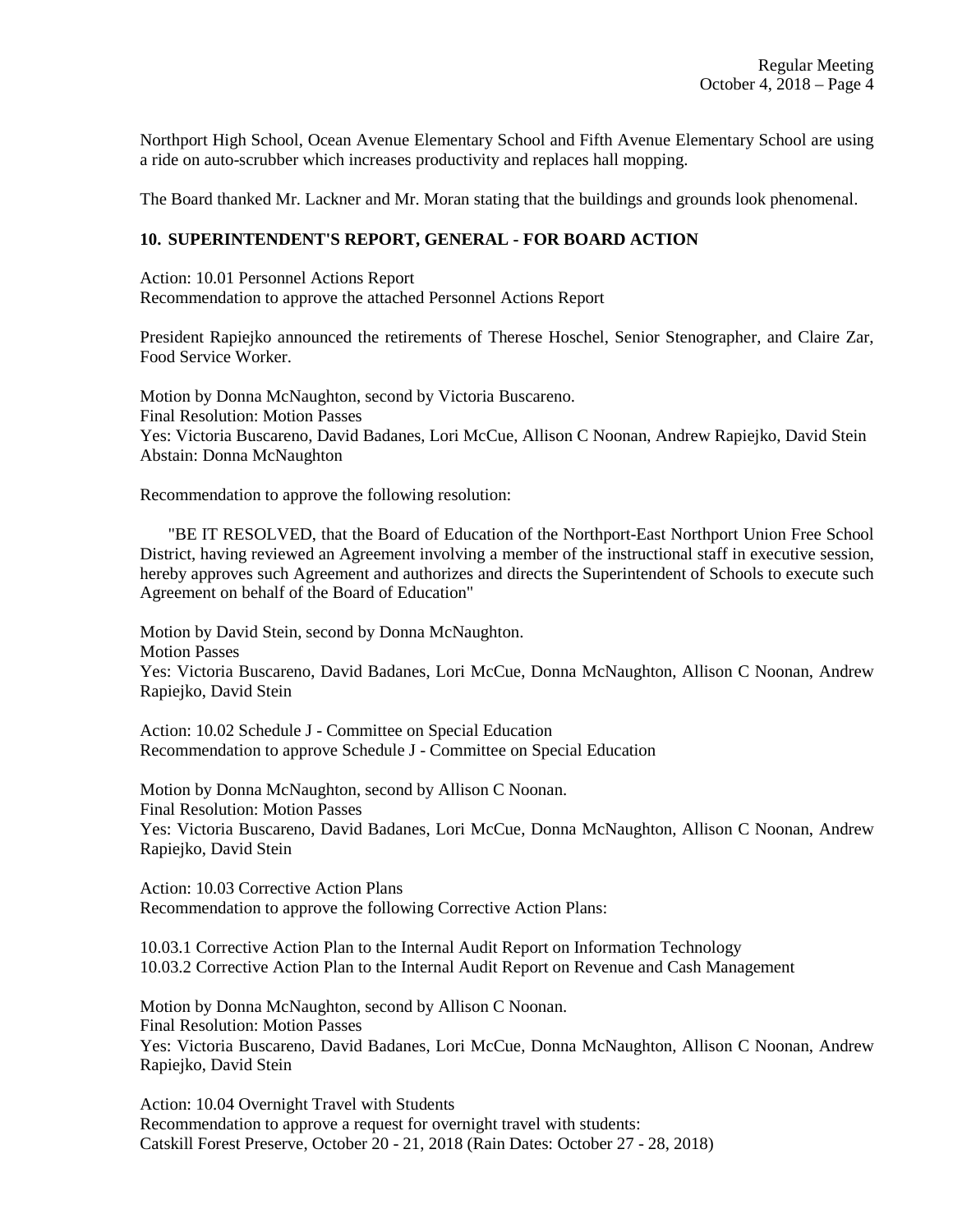Motion by Donna McNaughton, second by Allison C Noonan. Final Resolution: Motion Passes Yes: Victoria Buscareno, David Badanes, Lori McCue, Donna McNaughton, Allison C Noonan, Andrew Rapiejko, David Stein

# **11. SUPERINTENDENT'S REPORT, FINANCIAL - FOR BOARD ACTION**

Action: 11.01 Donations to the District Recommendation to approve the following donation to the District:

11.01.1 \$25.00 from John Greguich to the Michael C. Kauffman Memorial Scholarship Fund

Motion by Donna McNaughton, second by Allison C Noonan. Final Resolution: Motion Passes Yes: Victoria Buscareno, David Badanes, Lori McCue, Donna McNaughton, Allison C Noonan, Andrew Rapiejko, David Stein

Action: 11.02 Greenburgh-North Castle UFSD Recommendation to approve a 2018-2019 Agreement between the Northport-East Northport Union Free School District and Greenburgh-North Castle Union Free School District (Spec. Ed.)

Motion by Donna McNaughton, second by Allison C Noonan. Final Resolution: Motion Passes Yes: Victoria Buscareno, David Badanes, Lori McCue, Donna McNaughton, Allison C Noonan, Andrew Rapiejko, David Stein

Action: 11.03 SCO Family of Services/Westbrook Preparatory School Recommendation to approve a 2018-2019 Agreement between the Northport-East Northport Union Free School District and SCO Family of Services/Westbrook Preparatory School (Spec. Ed.)

Motion by Donna McNaughton, second by Allison C Noonan. Final Resolution: Motion Passes Yes: Victoria Buscareno, David Badanes, Lori McCue, Donna McNaughton, Allison C Noonan, Andrew Rapiejko, David Stein

Action: 11.04 Cleary School for the Deaf Recommendation to approve a 2018-2019 Agreement between the Northport-East Northport Union Free School District and Cleary School for the Deaf (Spec. Ed.)

Motion by Donna McNaughton, second by Allison C Noonan. Final Resolution: Motion Passes Yes: Victoria Buscareno, David Badanes, Lori McCue, Donna McNaughton, Allison C Noonan, Andrew Rapiejko, David Stein

Action: 11.05 Center for Developmental Disabilities Recommendation to approve a 2018-2019 Agreement between the Northport-East Northport Union Free School District and Center for Developmental Disabilities (Spec. Ed.)

Motion by Donna McNaughton, second by Allison C Noonan. Final Resolution: Motion Passes Yes: Victoria Buscareno, David Badanes, Lori McCue, Donna McNaughton, Allison C Noonan, Andrew Rapiejko, David Stein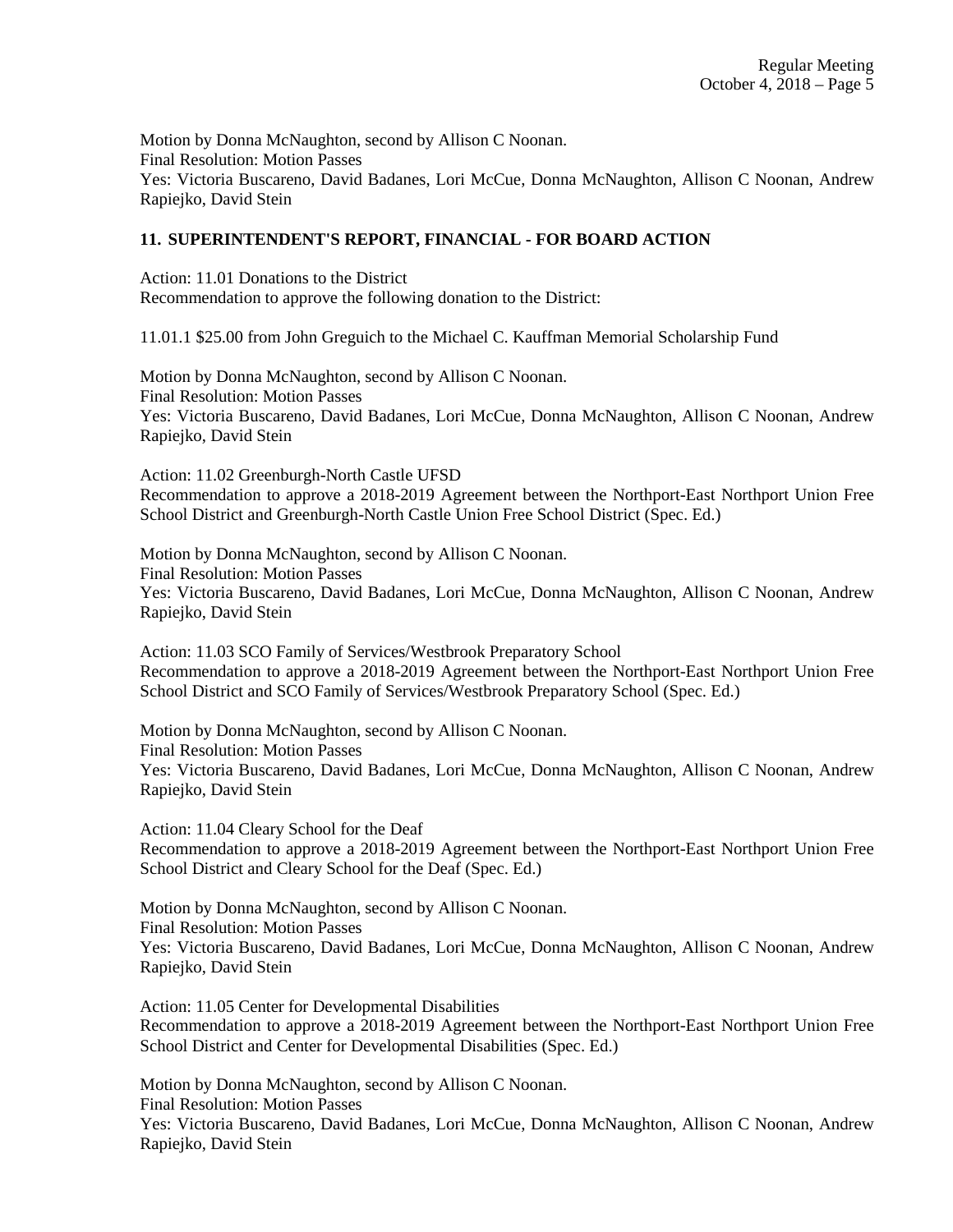Action: 11.06 Harmony Heights

Recommendation to approve a 2018-2019 Agreement between the Northport-East Northport Union Free School District and Harmony Heights (Spec. Ed.)

Motion by Donna McNaughton, second by Allison C Noonan. Final Resolution: Motion Passes Yes: Victoria Buscareno, David Badanes, Lori McCue, Donna McNaughton, Allison C Noonan, Andrew Rapiejko, David Stein

Action: 11.07 Ascent: A School for Individuals with Autism Recommendation to approve a 2018-2019 Agreement between the Northport-East Northport Union Free School District and Ascent: A School for Individuals with Autism (Spec. Ed.)

Motion by Donna McNaughton, second by Allison C Noonan. Final Resolution: Motion Passes Yes: Victoria Buscareno, David Badanes, Lori McCue, Donna McNaughton, Allison C Noonan, Andrew Rapiejko, David Stein

Action: 11.08 Lisa French Recommendation to approve a 2018-2019 Agreement between the Northport-East Northport Union Free School District and Lisa French (Spec. Ed.)

Motion by Donna McNaughton, second by Allison C Noonan. Final Resolution: Motion Passes Yes: Victoria Buscareno, David Badanes, Lori McCue, Donna McNaughton, Allison C Noonan, Andrew Rapiejko, David Stein

Action: 11.09 Claims Auditor's Report

Recommendation to approve the Claims Auditor's Report for Warrants and Schedule of Claims for payments dated:

August 10, 2018 (Payroll Trust & Agency Warrant), August 15, 2018 (Accounts Payable Warrant), August 24, 2018 (Payroll Trust & Agency Warrant), August 31, 2018 (Accounts Payable Warrant), August 2018 (Claims Audit Report)

Motion by Donna McNaughton, second by Allison C Noonan. Final Resolution: Motion Passes Yes: Victoria Buscareno, David Badanes, Lori McCue, Donna McNaughton, Allison C Noonan, Andrew Rapiejko, David Stein

Action: 11.10 Treasurer's Report and Monthly Summary of Receipts and Disbursements Recommendation to approve the Treasurer's Report and Monthly Summary of Receipts and Disbursements:

11.10.1 Treasurer's Report for the period August 1, 2018 through August 31, 2018 11.10.2 Monthly Summary of Receipts and Disbursements for August 2018

Motion by Donna McNaughton, second by Allison C Noonan.

Final Resolution: Motion Passes

Yes: Victoria Buscareno, David Badanes, Lori McCue, Donna McNaughton, Allison C Noonan, Andrew Rapiejko, David Stein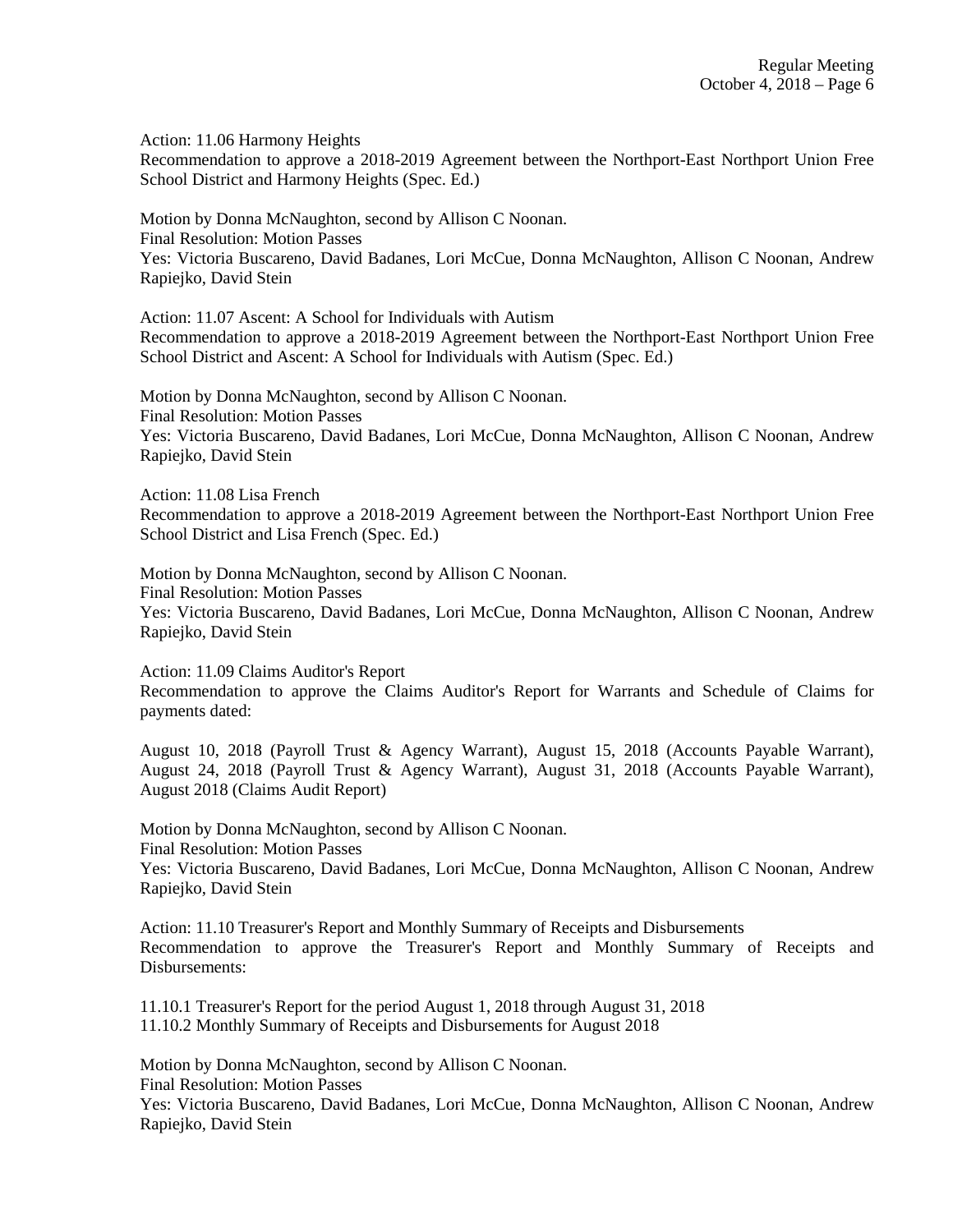Action: 11.11 Schedule of Investments Recommendation to approve the Schedule of Investments as of August 31, 2018

Motion by Donna McNaughton, second by Allison C Noonan. Final Resolution: Motion Passes Yes: Victoria Buscareno, David Badanes, Lori McCue, Donna McNaughton, Allison C Noonan, Andrew Rapiejko, David Stein

Action: 11.12 Collateral Schedule Recommendation to approve the Collateral Schedule as of August 31, 2018

Motion by Donna McNaughton, second by Allison C Noonan. Final Resolution: Motion Passes Yes: Victoria Buscareno, David Badanes, Lori McCue, Donna McNaughton, Allison C Noonan, Andrew Rapiejko, David Stein

Action: 11.13 Bank Reconciliation Recommendation to approve the Bank Reconciliation Report for the Month Ended August 31, 2018

Motion by Donna McNaughton, second by Allison C Noonan. Final Resolution: Motion Passes Yes: Victoria Buscareno, David Badanes, Lori McCue, Donna McNaughton, Allison C Noonan, Andrew Rapiejko, David Stein

Action: 11.14 General Fund Projected Cash Flow Statement Recommendation to approve the General Fund Projected Cash Flow Statement for the year ending 2018- 2019, Actual Data July 1, 2018 - August 31, 2018, Estimated Data September 1, 2018 - June 30, 2019

Motion by Donna McNaughton, second by Allison C Noonan. Final Resolution: Motion Passes Yes: Victoria Buscareno, David Badanes, Lori McCue, Donna McNaughton, Allison C Noonan, Andrew Rapiejko, David Stein

Action: 11.15 Transfer of General Fund Appropriations Recommendation to approve Transfer of General Fund Appropriations in the 2018-2019 Fiscal Year (\$39,943.00)

Motion by Donna McNaughton, second by Allison C Noonan. Final Resolution: Motion Passes Yes: Victoria Buscareno, David Badanes, Lori McCue, Donna McNaughton, Allison C Noonan, Andrew Rapiejko, David Stein

Action: 11.16 Transfer of Capital Fund Appropriations Recommendation to approve Transfer of Capital Fund Appropriations in the 2018-2019 fiscal year (\$683,040.00)

Motion by Donna McNaughton, second by Allison C Noonan. Final Resolution: Motion Passes Yes: Victoria Buscareno, David Badanes, Lori McCue, Donna McNaughton, Allison C Noonan, Andrew Rapiejko, David Stein

Action: 11.17 Resolution authorizing an Agreement and Release Recommendation to approve the following resolution: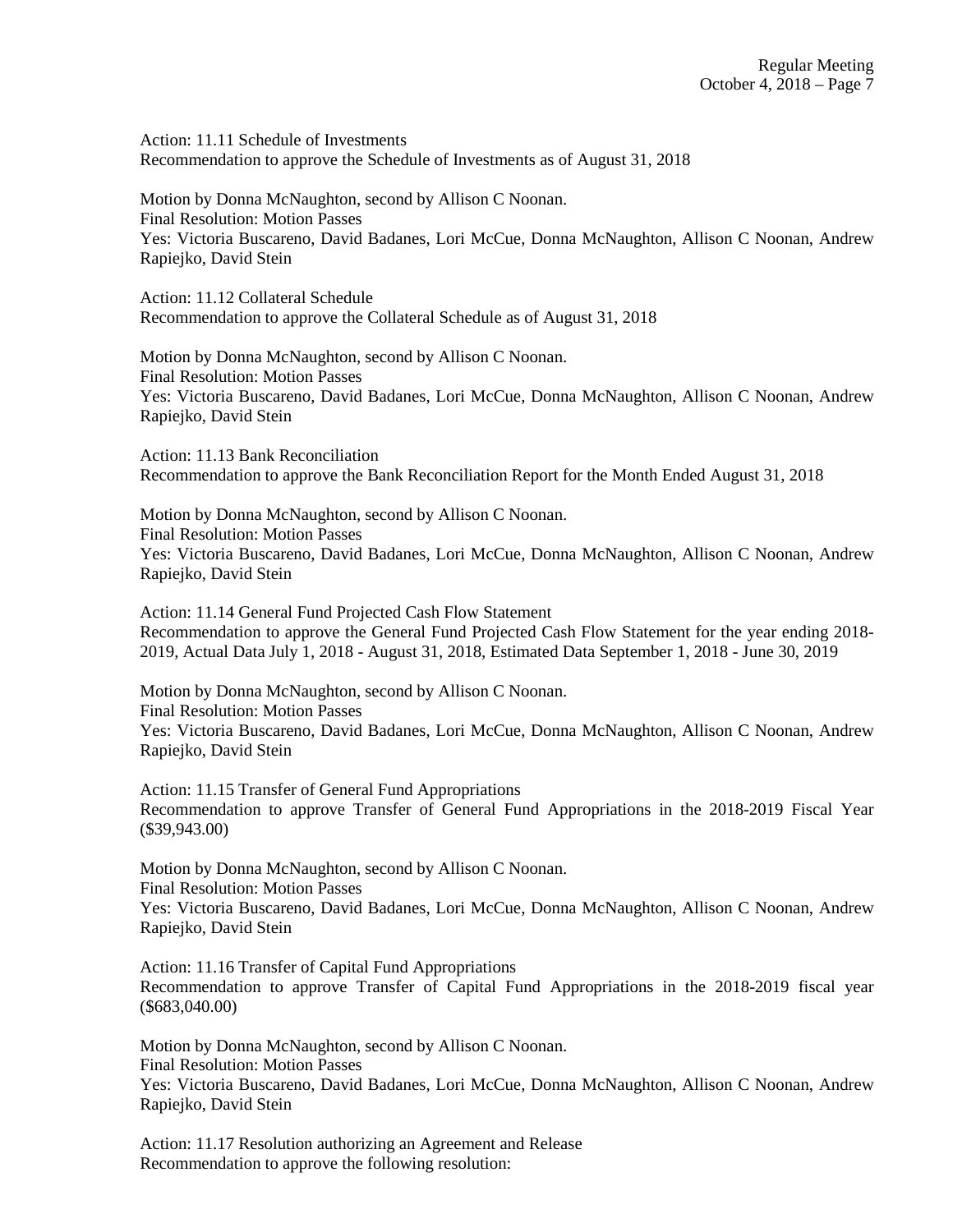"BE IT RESOLVED that the Board of Education hereby authorizes and approves a certain settlement agreement with Parents executed by them on October 3, 2018 pertaining to their child and his placement during the 2018-2019 school year"

Motion by Donna McNaughton, second by Allison C Noonan. Final Resolution: Motion Passes Yes: Victoria Buscareno, David Badanes, Lori McCue, Donna McNaughton, Allison C Noonan, Andrew Rapiejko, David Stein

Action: 11.18 Resolution authorizing an Agreement and Release Recommendation to approve the following resolution:

 "BE IT RESOLVED that the Board of Education hereby authorizes and approves a certain settlement agreement pertaining to a student made known to the Board pertaining to a due process complaint dated August 31, 2018 filed on behalf of the parent"

Motion by Donna McNaughton, second by Allison C Noonan. Final Resolution: Motion Passes Yes: Victoria Buscareno, David Badanes, Lori McCue, Donna McNaughton, Allison C Noonan, Andrew Rapiejko, David Stein

# **12. SUPERINTENDENT'S REPORT - FOR INFORMATION ONLY**

Information: 12.01 Schedule H - Use of Facilities

Information: 12.02 UTN PDC

Information: 12.03 NASA PDC

Information: 12.04 Budget Transfers for the period September 17, 2018 through September 26, 2018 - As per Board Policy #6150 all transfers between salary codes up to \$25,000 and transfers between all other codes up to \$10,000 are to be reported to the Board of Education as an information item

## **13. UNFINISHED BUSINESS**

Discussion: 13.01 NYSSBA 99<sup>th</sup> Annual Convention

President Rapiejko stated that the Board will have to review the proposed NYSSBA bylaw amendments and resolution packet at the October 25<sup>th</sup> Board Meeting so that Trustee Noonan can vote at the Annual Business Meeting.

Discussion: 13.02 Social Emotional/Student Support Workshop

The Board will hold a Social Emotional/Student Support Workshop on Thursday November 1<sup>st</sup> in the auditorium at Northport High School. Superintendent Banzer will do a presentation on what the District currently has in place. Mr. Banzer stated that he has contacted outside experts and is awaiting confirmation of their attendance. Suggestions were made by the Board Trustees to include staffing level comparison to other districts, inviting an YDA representative, and looking into Rachel's Promise and Sandy Hook Promise. Community members suggested inviting different groups including the principals and discussing educating kids about social media.

#### **14. NEW BUSINESS**